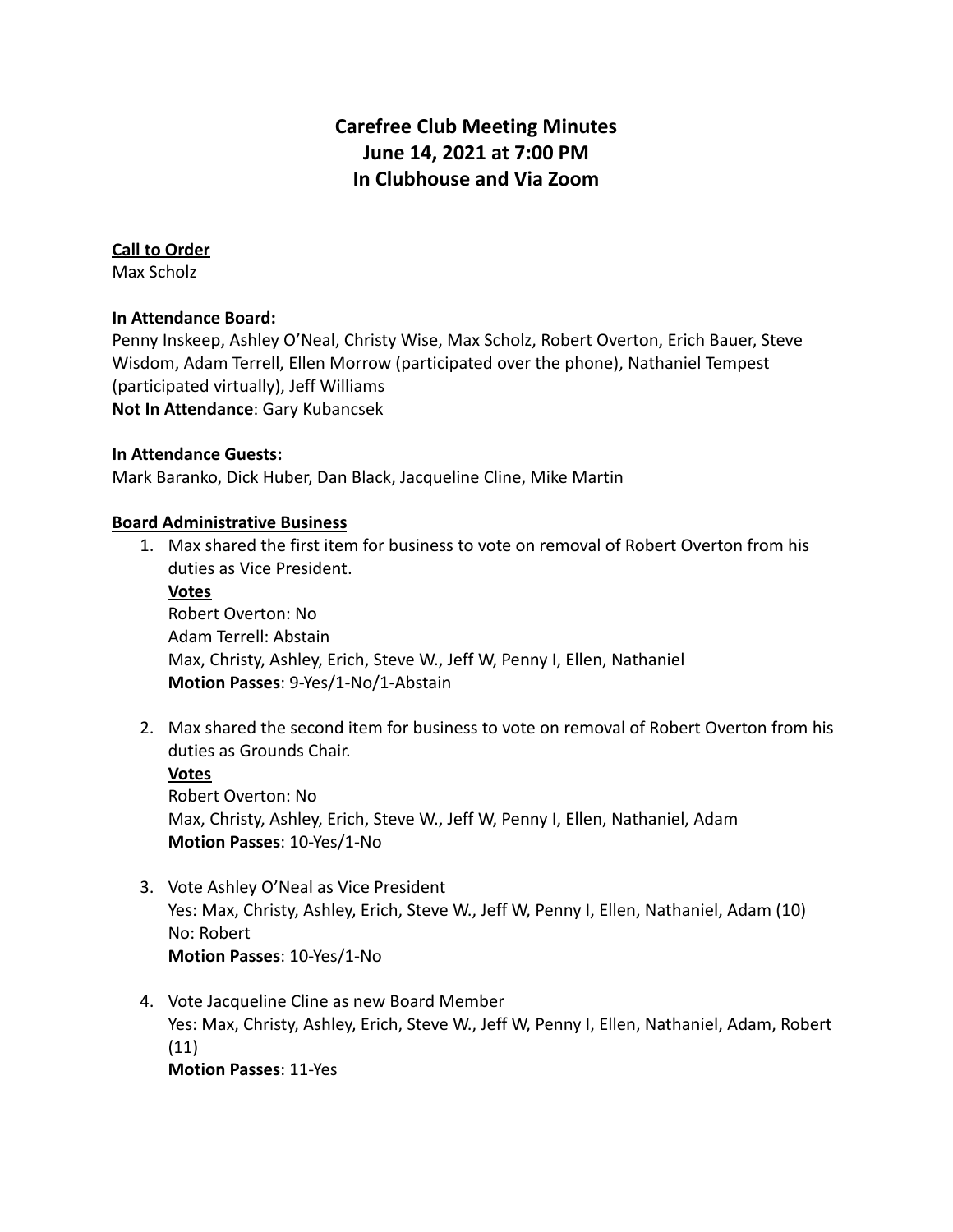- 5. Vote Jacqueline Cline as Grounds Chair Yes: Max, Christy, Ashley, Erich, Steve W., Jeff W, Penny I, Ellen, Nathaniel, Adam, Jacqueline (11) No: Robert (1) **Motion Passes:** 11-Yes/1-No
- 6. Vote Mike Martin as new board member Yes: Max, Christy, Ashley, Erich, Steve W., Jeff W, Penny I, Ellen, Nathaniel, Adam, Jacqueline, Robert (12) **Motion Passes:** 12-Yes

## **Approve agenda:**

Robert asked for an agenda item to be added. Max amended the agenda. Max made motion, Penny-Seconded the motion.

## **Review & Acceptance of Minutes from May Meeting:**

Robert began reviewing minutes and making suggestions to be revised. Penny noted that at the past two board meetings a norm was established regarding meeting minutes. All meeting minutes are to be reviewed 24-48 hours prior to the scheduled board meeting and any suggestions for revision being emailed to the board so Penny can make changes if needed. For example, a suggestion was made by Robert Overton to change previous meeting minutes to list names of all people in attendance. Penny noted there is a paper sign-in sheet to refer back to board members in attendance.

Motion to approve-Max, Ashley-Seconded the motion.

**Votes for Yes:** Max, Christy, Ashley, Jacqueline, Adam, Jeff, Penny, Steve, Erich, Ellen, Nathaniel (11)

**Vote for No**: Robert **Abstain:** Mike Martin **-Motion Passes-**

## **Old Business: Shared by Max**

1. Planned Town Hall (June 10). Questions were read aloud and answered in person and on Facebook Live. Recording is posted to the Carefree Group Page.

## **Secretary's Report: Nathaniel submitted to the board via Google drive. Max orally shared Nathaniel's report. See below:**

- 1. 21 Unpaid lots
- 2. 12 lots that owe unpaid late fees. (9) paid online and didn't pay the late fee.
- 3. there were issues with the website not allowing, and not requiring the late fee payment after May 1. This has been rectified.
- 4. Nathaniel will send emails out on Friday for those who paid online late but didn't pay the late fee.
- 5. Nathaniel will begin the process of filing liens against those that owe dues.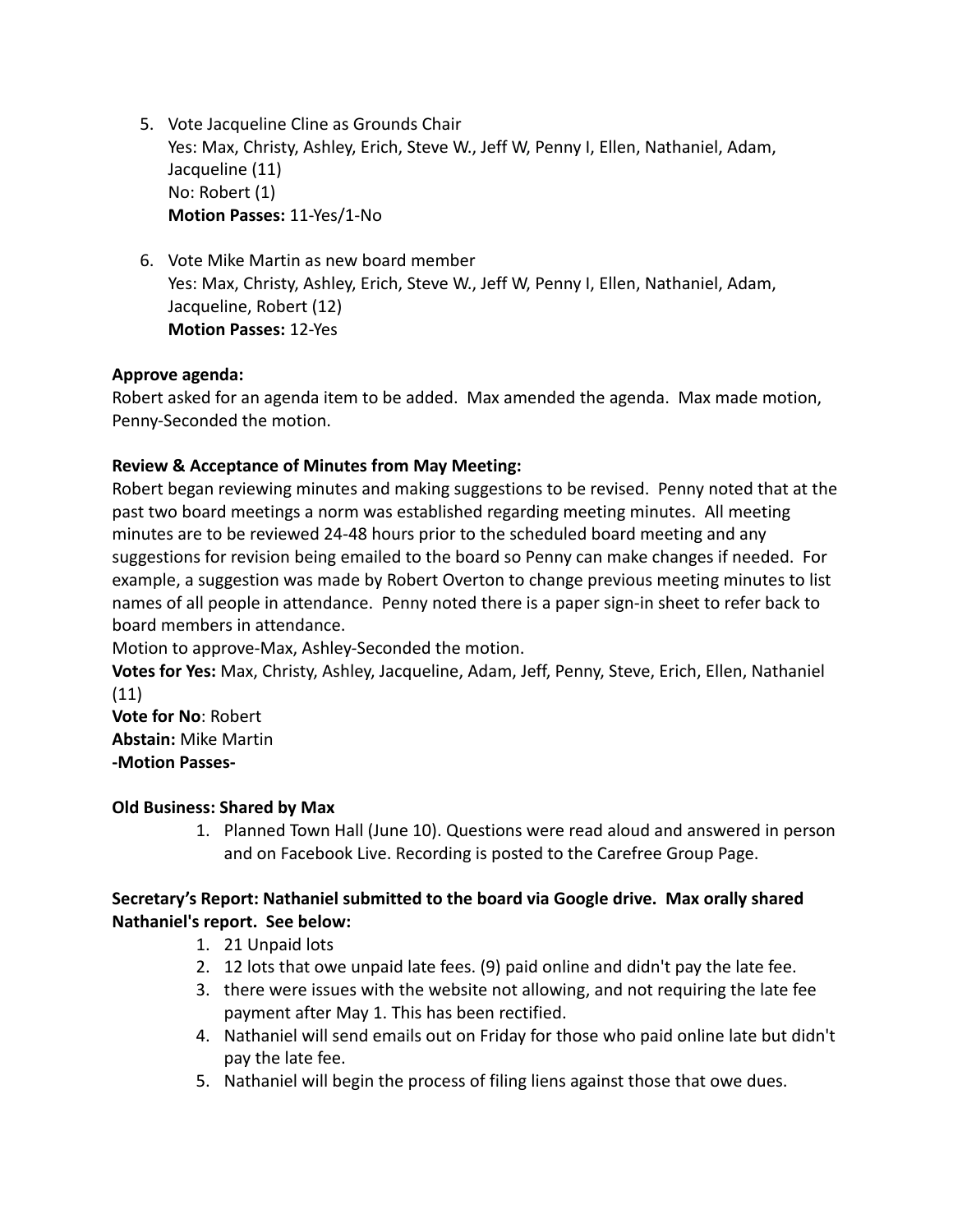## **Treasurer's Report: Christy shared a financial report via Google drive with the board.**

- 1. See Christy's email for the check register report.
- 2. Max asked Christy how comfortable she was with working with KMC. Christy and Max noted getting a licensed CPA to run financials that could include Accupay. We currently pay KMC and Accupay approximately \$375-\$450 per month. The club is looking for a younger, licensed CPA that could essentially take over all KMC/Accupay responsibilities. A social media post as well as an email to membership will be sent out.

## **COMMITTEE REPORTS:**

## **Pool: Max Scholz**

- 1. Pool Maintenance updates
	- a. Heather gave updates on the pool opening, maintenance and closure.
	- b. The regular pool company-Buddenbaum and Moore (Ian)
	- c. Mark Baranko asked why is the pool clouding up? Heather responded.
	- d. Heather can now certify lifeguards first aid and CPR. Training is scheduled on Thursday for lifeguards.
	- e. Concession profit update from Max

## **Grounds: Ashley O'Neal**

- 1. Green with Envy Lawncare will be mowing the grounds moving forward.
- 2. Trash will be emptied from the playground every Monday for Tuesday trash pickup day.
- 3. New bubble window for the playground equipment was ordered and will be here within 20 business days.
- 4. Robert Overton noted that a replacement for the Grounds was already determined prior to the meeting and he was unaware. Also, he noted that the individual doing the Grounds work is a member and an active board member. He brought up the Carefree South sign landscaping and the homeowner of that property.
- 5. Motion to approve the allocation of Reserve Study Funds for the Playground Bubble to come through Reserve Fund. **(Max made motion/Erich seconded the motion/Motion Passes Unopposed)**

## **Newsletter: Ashley O'Neal**

- 1. I need your info that you want in the newsletter.
- 2. Do we need to add anything about the upcoming elections?
	- a. Updated needed by the end of next week.
- 3. Does anyone know if there is a list of members who need the newsletter sent by mail?
- 4. I still need headshots for board members.
- 5. Max, I need your address to the membership for the newsletter.
- 6. Put all the pool updates in the newsletter. Can you help with a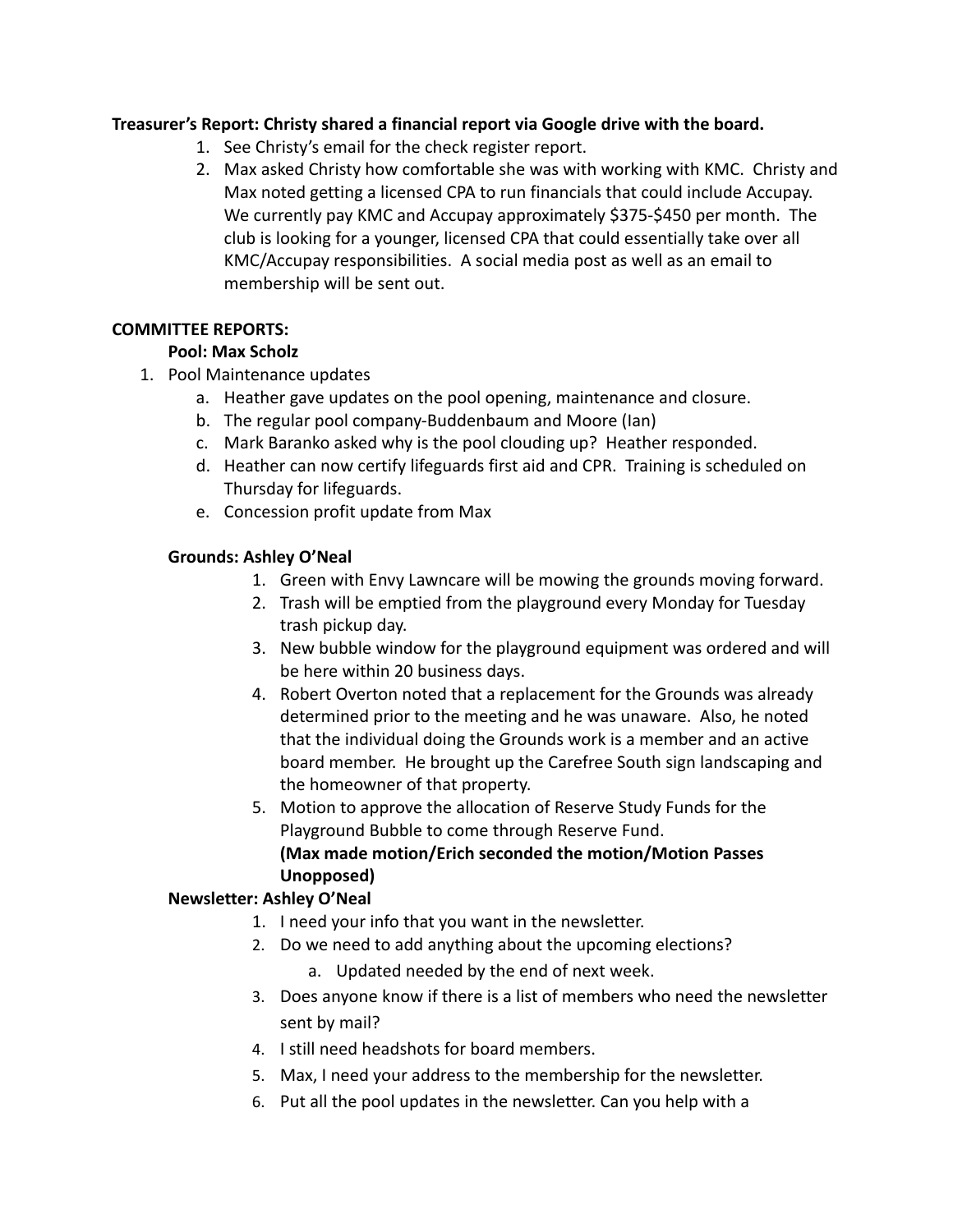description? Maybe Heather can?

- 7. Upcoming election: Information will need to be added to the newsletter.
- 8. Some members do not have email access. Is there a way to get information to members who do not have email? Nathaniel noted that there are 43 addresses that do not have email on file.

#### **Activities: Emily Myers**

- 1. Upcoming Events (before next board meeting):
	- a. June 19<sup>th</sup>: Tai Chi lead by Nathaniel Tempest at 10 am
	- b. June 20<sup>th</sup>: Doughnuts with Dads at the Pool from 9A-11A \$10 per family.
	- c. June 26th: Food Trucks from 5 9 pm (Taste of the Caribbean & The Ice Barn)
	- d. June 26<sup>th</sup>: Family Float/Movie Night
	- e. June 27<sup>th</sup>: Yoga in the Park at 10 am, \$5 per person
	- f. July 3rd: Food Trucks from 11:30 am 1:30 pm (BoxBurger & Ella's Frozen Yogurt)
	- g. July 3<sup>rd</sup>: Bling Your Bike (for the 4<sup>th</sup> of July parade) from noon 2 pm
	- h. July 4<sup>th</sup>: Parade at 10 am, Cookout at noon, & Pool Games with cornhold tourney starting at 2 pm
	- i. July 9th: Food Trucks from 5 9 pm (Smokehouse Catering Company & Aw'Sum Snoballs)
	- j. July 9<sup>th</sup>: Adult Swim (hope to have another band probably the same or that 90s band)
	- 2. Back to School Bash
		- a. Saturday, August 7th in afternoon or evening
		- b. pool party with special shout outs for kids from various schools and/or grade levels
		- c. waiting to hear back from Mr. Siner (principal at North Grove) about possible attendance. If he is able to come, then I would also try to invite principals and representatives from other schools attended by kids in the neighborhood
		- d. possible raffle prizes for educators who attend
		- e. food trucks? I talked to 2 new ones that we have never had and they are potentially interested in coming
	- 3. Hog Roast
		- a. I assume will be on Sunday, Sept 5<sup>th</sup>
		- b. Time TBD
		- c. Smokehouse Catering or Neighbor in Carefree.
- 4. KMC Activities Budget YTD
	- a. It does not match what we (as a committee) have been keeping track of.
	- b. We are missing Easter Bunny Reimbursement of \$227.71 Emily was overpaid \$50 by KMC
- 5. Welcome Committee:
	- a. July 29<sup>th</sup> is Meet & Greet
	- b. Libations will be served from Tried & True Alehouse
		- i. Pretzel Sticks, Bacon Poppers & Chicken & Waffle Bites
		- ii. Water